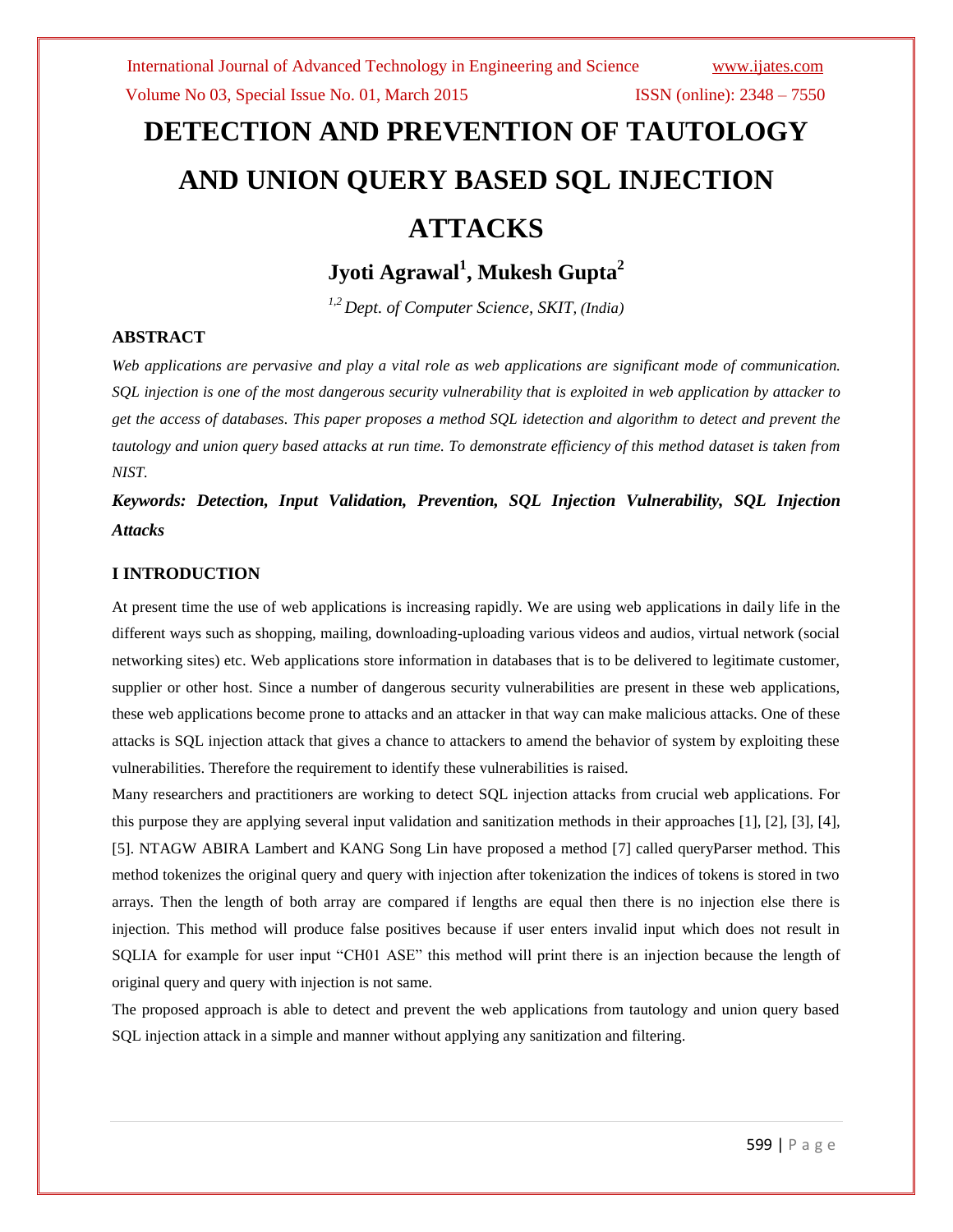#### Volume No 03, Special Issue No. 01, March 2015 ISSN (online): 2348 – 7550

The rest of this paper is outlined as follows. Section 2 describes SQL injection with tautology and union query based SQLI attacks, section 3 demonstrates our approach and section 4 presents empirical evaluation of our approach. At last section 5 talks about the conclusion and future work in this direction.

#### **II SQL INJECTION**

OWASP (Open Web Application Security Project) has reported that SQL injection is one of top10 vulnerabilities. SQL Injection (SQLI) attack is one in which an unauthorized user gets access to unprivileged data. Since the web applications suffer from improper input validation. This lack of proper user validation allows attacker to find injectable fields to exploit vulnerabilities. After succession in attack an attacker can manipulate the valid user's data without knowledge to that user.

#### **2.1Tautology Attack**

In tautology-based attack attacker injects code in one or more conditional statements so that they always evaluate to true. Consider a website"s page in which SQL query is dynamically created and includes user input fields. The following query is used for fetching information about books:

"SELECT  $*$  FROM books WHERE authorname=  $*$  " + authorname + "  $*$ ";

In a general way this web page having one user input field authorname which have the valid entries as stored in its database.But an attacker can enter the malicious inputs in user input field as authorname: anything' or  $x' = x$  then resultant query will have following form:

```
"SELECT * FROM books WHERE authorname = 'anything' or x' = x''"
```
In this way resulting query will allow the attacker to access the complete table without actually knowing a valid authorname because in this WHERE CLAUSE is always true.

#### **2.2Union Query Based Attack**

In this type of attack an attacker uses a vulnerable parameter to modify the data set returned for a given query. This is done by injecting a UNION SELECT statement. This additional query allows an attacker to fetch the data from a specified table by getting the rights and privileges of authorized user. For example let an attacker can inject the string "" UNION SELECT creditcardno, pinno FROM creditcard" into the newsid field. Therefore resultant query is:

SELECT newstitle, newsbody FROM news WHERE newsid = '340' UNION SELECT creditcardno, pinno FROM

#### creditcard

In this dynamic illegitimate query statement the first part returns two attribute values of newstitle and newsbody corresponding to newsid 340 along with this the second query returns data from the "creditcard" table because the result that is returned is the union of both original and injected query statement.

### **III OUR APPROACH**

This approach is able to detect and prevent the web applications from those SQL injection attacks that results in stealing the crucial data from database. When a web application is vulnerable to attacks, in such a manner that a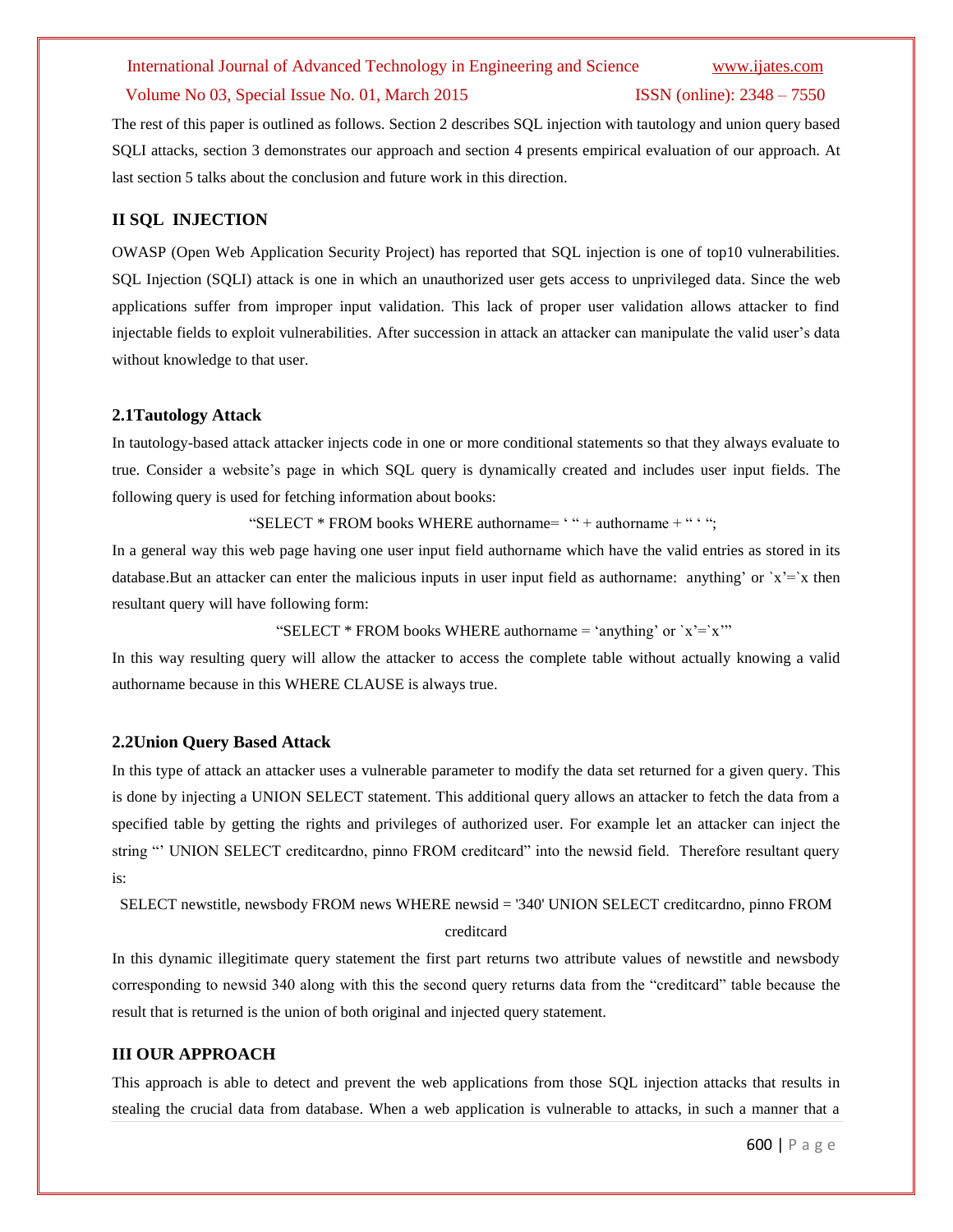#### Volume No 03, Special Issue No. 01, March 2015 ISSN (online): 2348 – 7550

malicious user can inserts some malicious input instead of original required input in user input field willing to fetch data from database for which that user is not authenticated. Then the SQL query statement formed by user input becomes an illegitimate SQL query statement and then the execution of this illegitimate statement will fetch data from database. Proposed approach will detect that there is an attack if the web application fetches data from database even if user entered wrong input or malicious input and then this approach will prevent these data from attacker's eye by not displaying the fetched data.

Our approach consists of implementation of a function called SQLIdet() to detect if there is an SQL injection or not. Major components of this approach are as in Fig.1.



#### **Fig.1: Block diagram of proposed method**

This proposed technique follows following algorithm that has 3 basic steps which are as follows: Inputs:

SQLo: Original query  $SQL<sub>n</sub>$ : Query created for selecting user input fields  $S$ result<sub>o</sub>: result variable of  $SOL<sub>o</sub>$  $\text{S}$ result<sub>n</sub>: result variable of  $SQL_n$ \$U<sup>i</sup> : user inputs  $$index_i:$  user input field index of each  $U_i$ Output: Result of SQLI Steps: 1. Execute  $SQL_0$  and Execute  $SQL_n$ 

2. Call function SQLIdet() with parameters  $\text{S}result_0$ ,  $\text{S}result_n$ ,  $U_i$  and  $\text{Sindex}_i$ 

3. Execution of function

i. Compute no. of rows in  $\frac{1}{n}$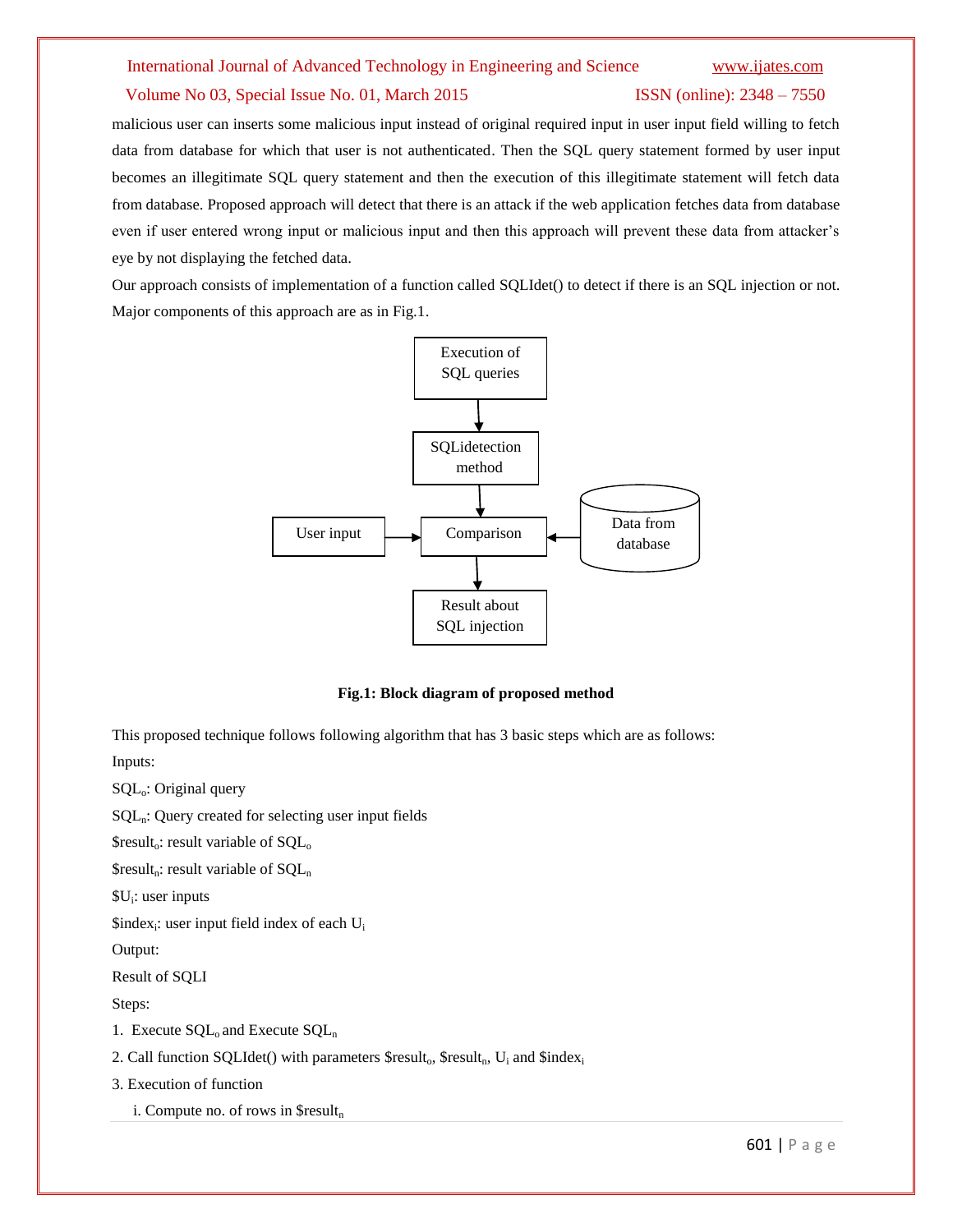## Volume No 03, Special Issue No. 01, March 2015 **ISSN** (online): 2348 – 7550

ii. If no. of rows>0 then

- a. Fetch first row of  $\text{S}$ result<sub>n</sub> from database
- b. Compare fetched data of \$index<sub>i</sub> column with U<sub>i</sub>
- c. If both matches
- d. Then perform required action
- e. Else print "injection"
- iii. Else return

#### 4. End

To understand how actually this technique works consider an example in which a legitimate user enters "Emile Zola" in user input field "author" or any other valid author name. Resultant query for this input is:

### "SELECT \* from books

#### WHERE author='Emile Zola'"

Then the query is executed and then proposed SQLidet() function is called in which this query's result which is  $3<sup>rd</sup>$ row of database and index of user input field that is author are passed. Then it fetches result in a variable and compares input entered by user with the fetched value of passed index. For taken example both the values input entered by user "Emile Zola" and row [author] = Emile Zola fetched from database matches. So there is no injection and required action is performed.

If user input is a crafted input then it performs the same process and when entered user input does not matches with database entry then it reports that there is an injection. For example an illegitimate user enters "anything" or  $x' = x''$ then after executing the resultant query it selects complete database as it is a form of tautology attack. But when this function is called it compares "anything" or " $x = x$ " with each entry in author column fetched from database one by one and since this is an invalid user input it does not match and this function reports that there is an injection. In such a way this technique works at run time.

#### **3.1 Empirical evaluation**

To evaluate proposed approach consider one example of query present in test case 1940 of NIST benchmarks [6] the records and structure of table book of this test case is presented by Table 1 and Table 2 respectively. The original query is

#### "SELECT \* FROM books WHERE Author = "\$q"";

Where 'q' is the user input 'author' when an illegitimate user enters *anything' or 'x'*='x an invalid input string willing to get unauthorized information. When SQLidet() method discussed in section 3 is applied on this test case then the result produced after applying this attack will be same as shown in Fig.2.

Since taken example is a tautology type SQLIA. Similar to this when this approach is applied to union query based attack then also the attack will be detected and web application will be prevented.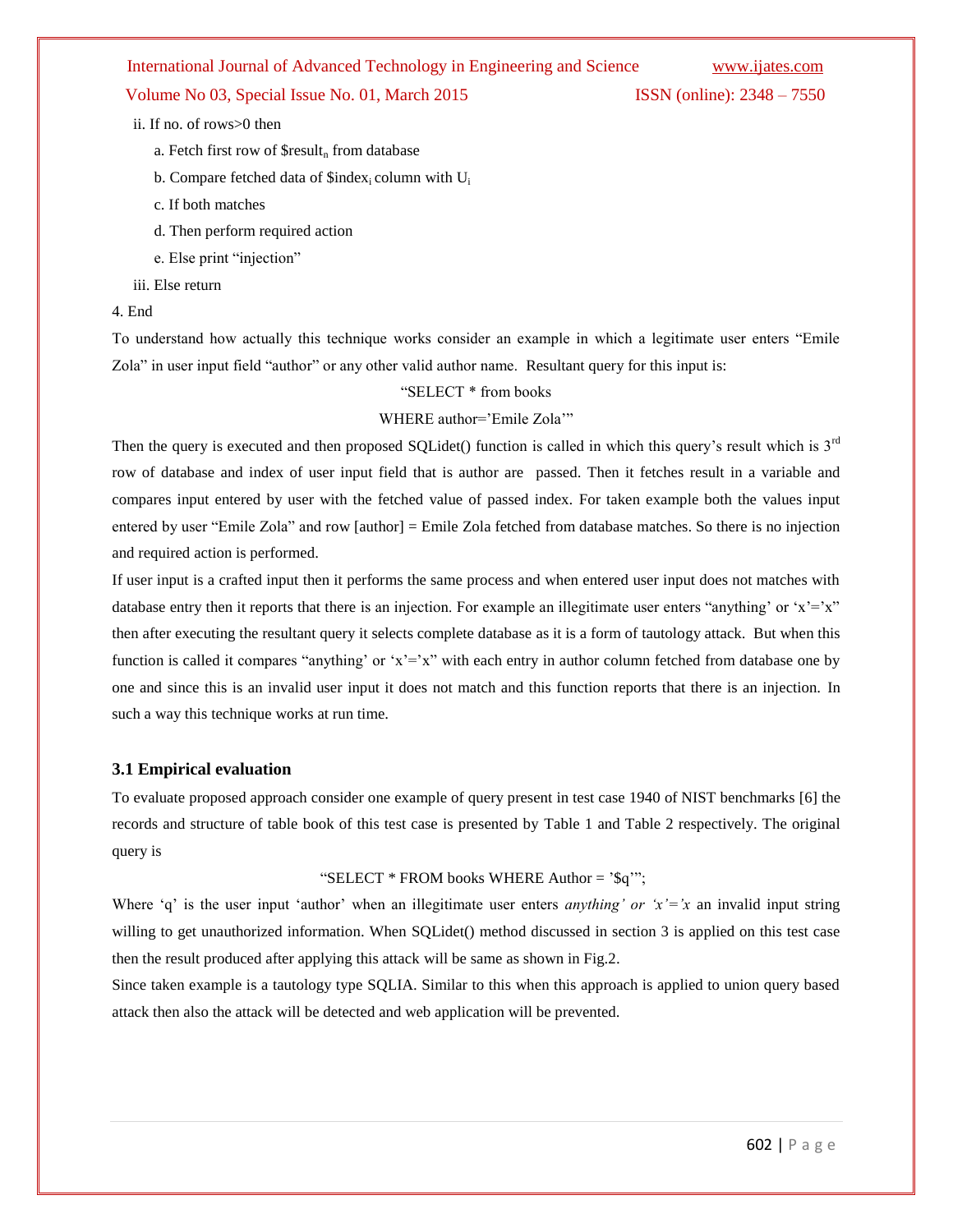| International Journal of Advanced Technology in Engineering and Science | www.ijates.com                      |
|-------------------------------------------------------------------------|-------------------------------------|
| Volume No 03, Special Issue No. 01, March 2015                          | <b>ISSN</b> (online): $2348 - 7550$ |

| Structure of table book |                                              |                      |                       |        |              | Table 2                        |            |    |              |                |
|-------------------------|----------------------------------------------|----------------------|-----------------------|--------|--------------|--------------------------------|------------|----|--------------|----------------|
| <b>BookID</b>           | <b>Name</b><br>A la recherche du temps perdu | Author               | Records of table book |        |              |                                |            |    |              |                |
|                         |                                              | <b>Marcel Proust</b> |                       | Field  | Type         | Collation                      | Attributes |    | Null Default | Extra          |
|                         | Ulysses                                      | James Joyce          |                       | BookID | tinyint(4)   |                                |            | No | None         | auto increment |
|                         | Germinal                                     | Emile Zola           |                       | Name   |              | varchar(255) latin1 general ci |            |    | Yes NULL     |                |
|                         | 4 L'etranger                                 | Albert Camus         |                       | Author | varchan(127) | latin1 general ci              |            |    | Yes NULL     |                |

 $\leftarrow$   $\rightarrow$  **C**  $\land$  **D** localhost/1940.php

# **SQL** Injection

Submit

# Result for [anything' or 'x'='x]

# injection

**Fig.2: Result of proposed method**

# **IV CONCLUSION AND FUTURE WORK**

The method proposed in this paper is robust and more efficient as this method produces no false positive and no false negative. The proposed method is easy to understand and implement. This method requires no filtering and any sanitization approach to validate use input.

In future this technique can be enhanced to detect other SQL attacks and can also be extended to include different web applications attacks.

# **REFERENCES**

- [1] T. Scholte and W. Robertson, Preventing Input Validation Vulnerabilities in Web Applications through Automated Type Analysis, IEEE 36th International Conference on Computer Software and Applications (COMPSAC), 16 July 2012, 233-243.
- [2] M. Ghafari, H. Shoja and M. Y. Amirani, Detection and Prevention of Data Manipulation from Client Side In Web Applications, IEEE 11th International Conference on Trust, Security and Privacy in Computing and Communications, 2012, 1132-1136.
- [3] M. Alkhalaf, T. Bultan and Jose L. Gallegos, Verifying Client-Side Input Validation Functions Using String Analysis, IEEE 34th International Conference on Software Engineering (ICSE), June 2012, 947-957.